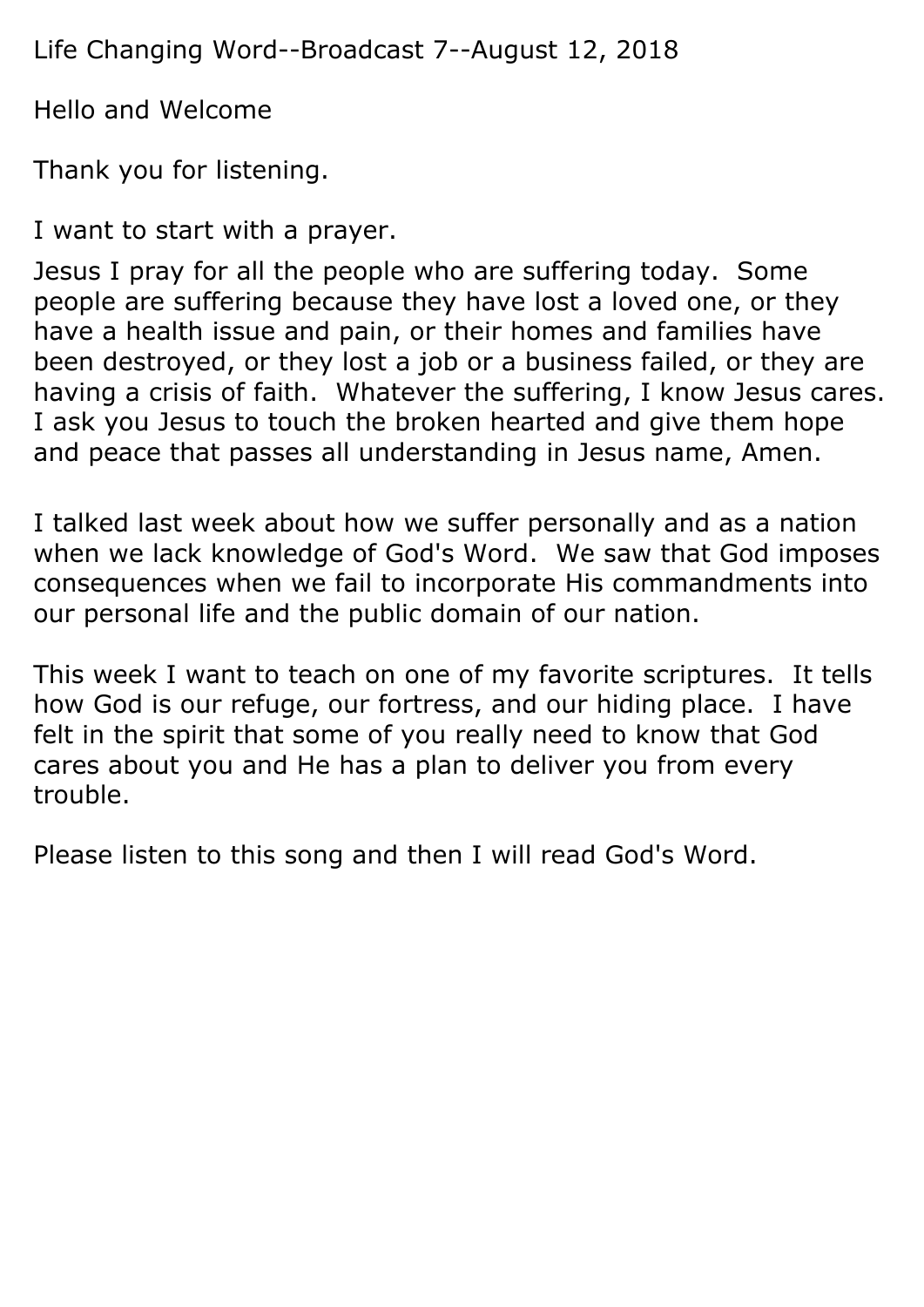It is good to know God is our Hiding Place.

Listen to Psalm 91.

He that dwells in the secret place of the most High shall abide under the shadow of the Almighty.

I will say of the LORD, *He is* my refuge and my fortress: my God; in him will I trust.

Surely he shall deliver thee from the snare of the fowler, *and* from the noisome pestilence.

He shall cover thee with his feathers, and under his wings shalt thou trust: his truth *shall be thy* shield and buckler.

Thou shall not be afraid for the terror by night; *nor* for the arrow *that* flies by day;

*Nor* for the pestilence *that* walks in darkness; *nor* for the destruction *that* wastes at noonday.

A thousand shall fall at thy side, and ten thousand at thy right hand; *but* it shall not come nigh thee.

Only with your eyes shall thou behold and see the reward of the wicked.

Because thou hast made the LORD, *which is* my refuge, *even* the most High, thy habitation;

There shall no evil befall thee, neither shall any plague come nigh thy dwelling.

For he shall give his angels charge over thee, to keep thee in all thy ways.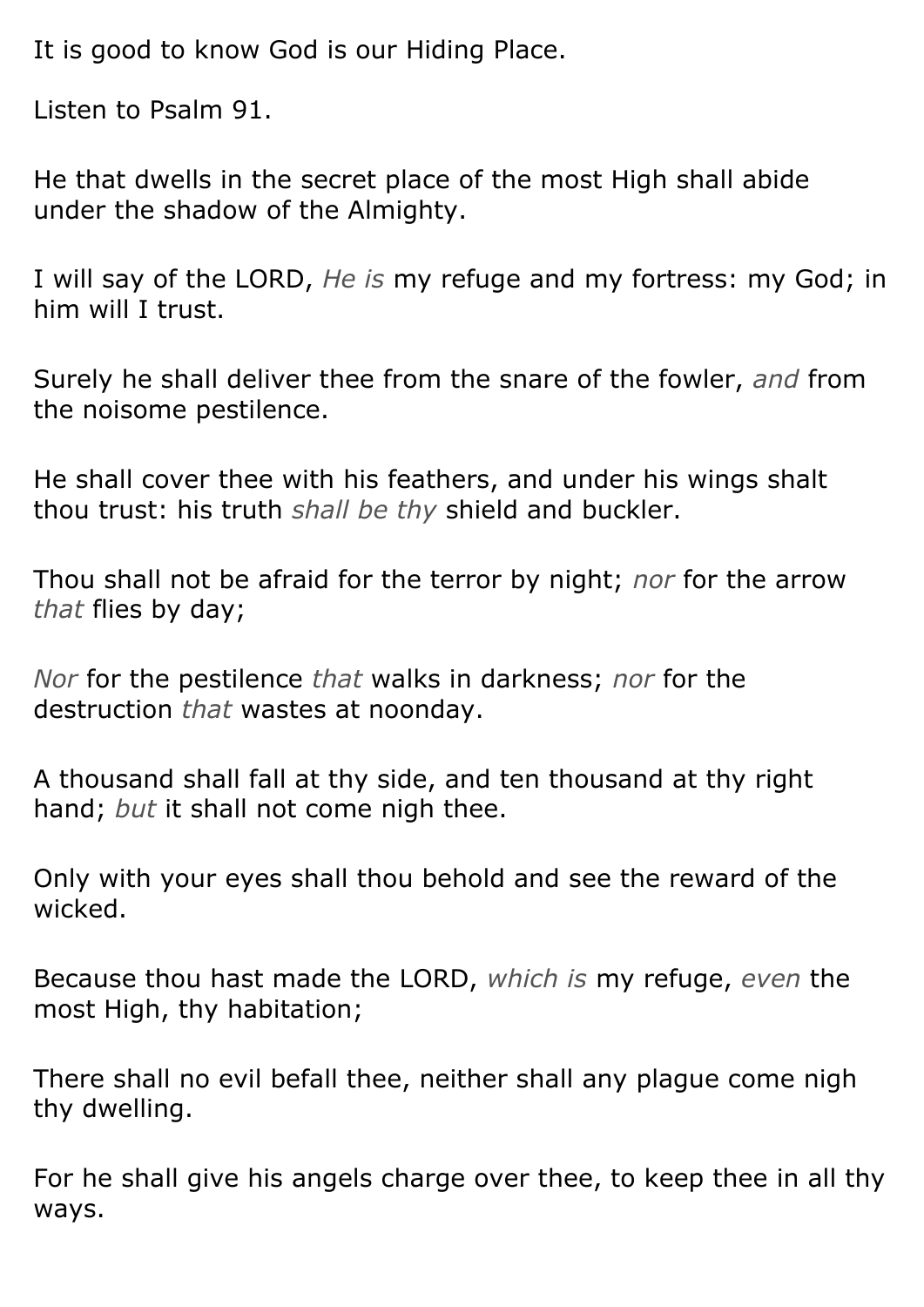They shall bear thee up in *their* hands, lest thou dash thy foot against a stone.

Thou shall tread upon the lion and adder: the young lion and the dragon shall thou trample under feet.

Because he hath set his love upon me, therefore will I deliver him: I will set him on high, because he hath known my name.

He shall call upon me, and I will answer him: I *will be* with him in trouble; I will deliver him, and honor him.

With long life will I satisfy him, and show him my salvation.

I also want you to know that you are not going through your storm or attack alone. God is standing by you to help you. Please listen to this song. I think it will bless you.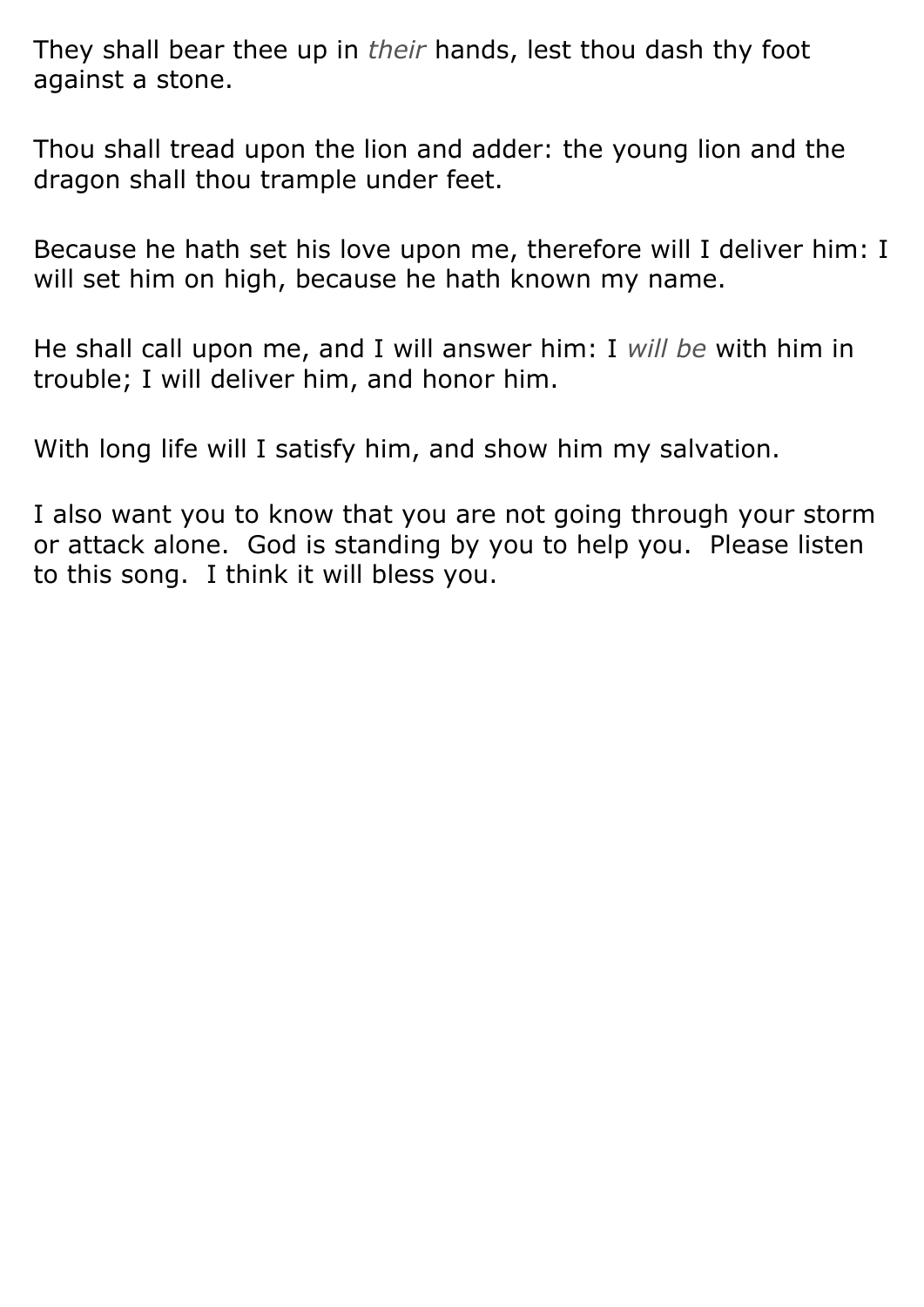Please continue to listen every Sunday evening and we will grow and study God's Word.

In addition, I am very interested in praying for you. Now you can access my mailing or email address at WWCR.com under Programming links and look for Life Changing Word.

Please send me your prayer requests or to request a copy of the broadcast mention the date of the broadcast.

I want to offer everyone the opportunity to pray and make Jesus their Lord and Savior. Jesus is the ONLY WAY to redeem your soul from sin. Repeat this prayer with me.

Jesus I confess I am a sinner. I humble myself and repent of my sins. Please forgive me. I believe You sacrificed your life and rose again from the dead to secure my salvation. Jesus come into my heart and be my Lord and Savior. In Jesus name, Amen. If you said this prayer, please write me and acknowledge that you have received Jesus. Public confession is part of the process. Also, find a local church and other Christians to support your faith.

I am going off the air with another song. Remember worship is a weapon so please praise and worship God while listening.

Thank you and God bless you.